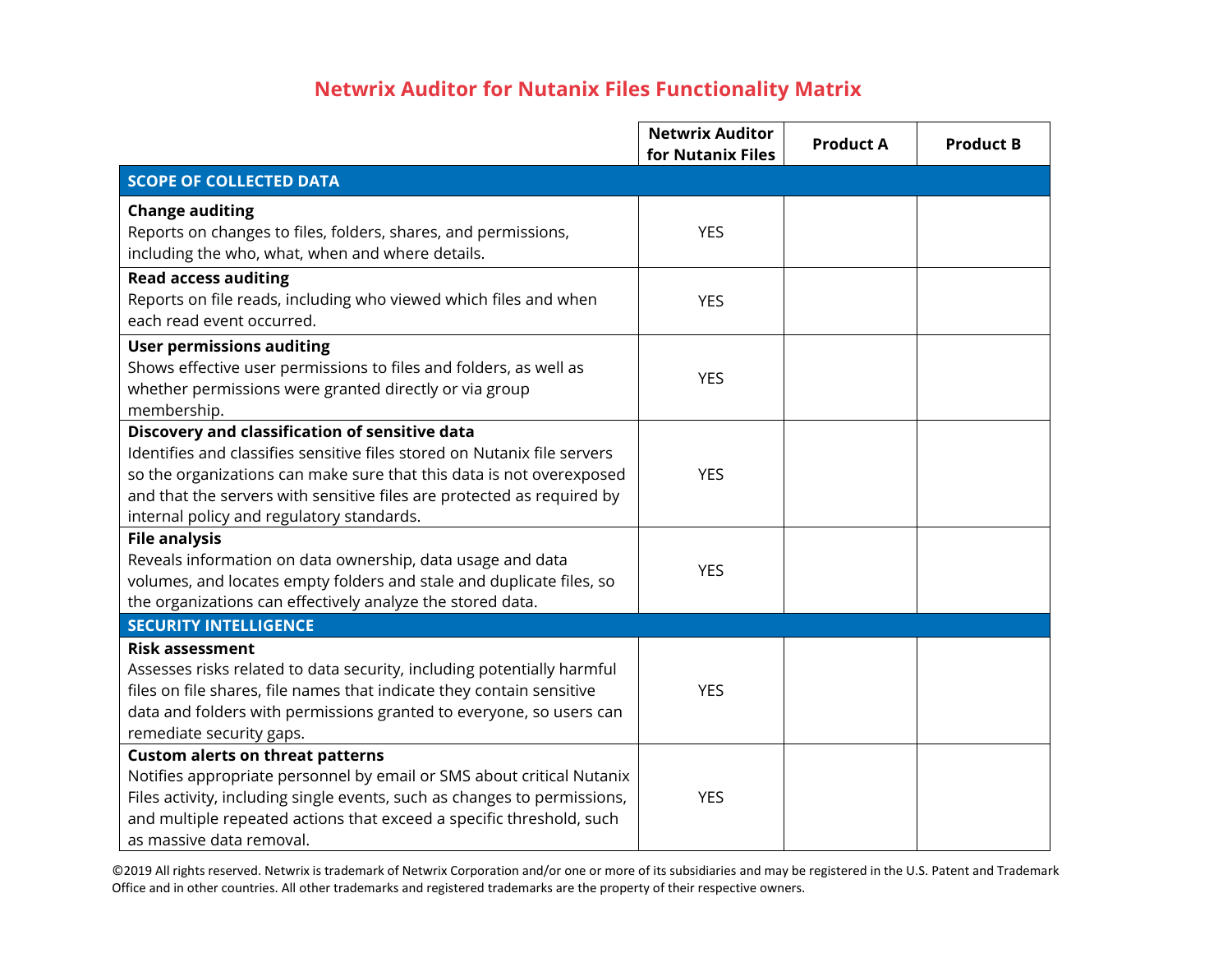| Behavior anomaly discovery dashboard                                 |            |  |
|----------------------------------------------------------------------|------------|--|
| Improves detection of malicious actors in the IT environment by      | <b>YES</b> |  |
| delivering an aggregated trail of anomalous user activity with the   |            |  |
| associated risk scores.                                              |            |  |
| <b>Interactive search</b>                                            |            |  |
| Enables users to quickly sort through audit data and fine-tune their | <b>YES</b> |  |
| search criteria so they can easily hone in on the exact information  |            |  |
| they need.                                                           |            |  |
| Predefined reports on user permissions and file analysis             |            |  |
| Includes predefined audit reports that deliver detailed information  | <b>YES</b> |  |
| about user permissions and file analysis in a human-readable         |            |  |
| format, with flexible filtering and sorting options.                 |            |  |
| <b>Custom reports</b>                                                |            |  |
| Enables users to easily create custom reports on Nutanix Files       | <b>YES</b> |  |
| activity based on their specific search criteria.                    |            |  |
| Out-of-the-box compliance reports                                    |            |  |
| Contains ready-to-use reports tailored to specific regulatory        |            |  |
| standards, including the most common standards like HIPAA, PCI       | <b>YES</b> |  |
| DSS, GLBA and GDPR.                                                  |            |  |
| Multiple report subscription and export options                      |            |  |
| Automatically delivers reports to specified recipients by email or   |            |  |
| saves them to a file share on a specified schedule. Users can export | <b>YES</b> |  |
| reports in multiple formats, including PDF, XLS(X), DOC(X) and CSV.  |            |  |
|                                                                      |            |  |
| <b>UNIFIED PLATFORM</b>                                              |            |  |
| <b>Enterprise-wide visibility</b>                                    |            |  |
| Supports multiple IT systems and delivers cross-system visibility    | <b>YES</b> |  |
| through dashboards and reports, both predefined and custom-built.    |            |  |
| <b>API-enabled integrations</b>                                      |            |  |
| Can be integrated with security, compliance and IT automation tools  |            |  |
| and business applications to centralize auditing and reporting or    | <b>YES</b> |  |
| facilitate IT workflows like change management and service desk.     |            |  |
| <b>Automated incident response</b>                                   |            |  |
| Enables users to automate response to common and anticipated         |            |  |
| incidents by creating custom scripts that run each time the          | <b>YES</b> |  |
| corresponding alert is triggered.                                    |            |  |

©2019 All rights reserved. Netwrix is trademark of Netwrix Corporation and/or one or more of its subsidiaries and may be registered in the U.S. Patent and Trademark Office and in other countries. All other trademarks and registered trademarks are the property of their respective owners.